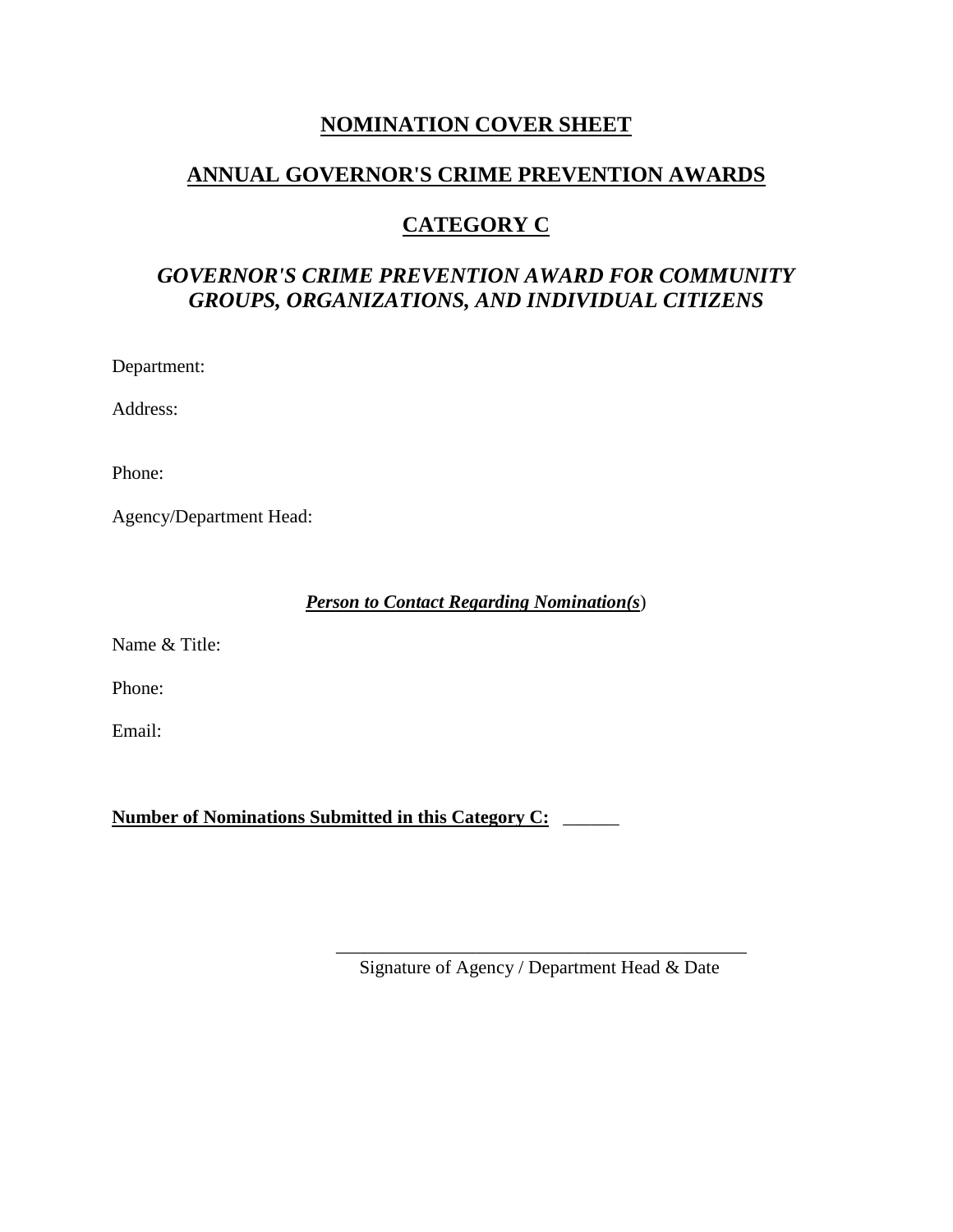#### 2021

### **CATEGORY C**

#### *GOVERNOR'S CRIME PREVENTION AWARD FOR COMMUNITY GROUPS, ORGANIZATIONS, AND INDIVIDUAL CITIZENS*

**Purpose:** To recognize those groups, organizations, and individual citizens who have made an **outstanding** effort in working with the law enforcement agency in their community to further the cause of proactive crime prevention during the period from July 1, 2020 through June 30, 2021.

**Eligibility:** Any community group, organization, or individual citizen in Maryland. There is no limit on the number of groups or individuals that can receive this award. To be eligible for this award, the nominees must be nominated by a law enforcement/criminal justice agency.

NOMINATIONS UNDER THIS CATEGORY MUST BE FOR ACTIVITIES PERFORMED DURING THE PERIOD JULY 1, 2020 THROUGH JUNE 30, 2021.

**Instructions:** Complete this form in a concise manner, emphasizing key points. Include statistics or endorsements that substantiate the effectiveness of the effort. All information must be verifiable upon request.

Please keep in mind when completing this form that it is the **SOLE** basis of the award. **IF ANY NECESSARY INFORMATION IS OMITTED, THE NOMINATION WILL NOT BE CONSIDERED.** If necessary, use additional blank pages to complete the narrative and attach together. Please type all information. **PLEASE NOMINATE ONLY ONE COMMUNITY GROUP, ORGANIZATION, OR INDIVIDUAL CITIZEN PER FORM.**

#### **ONE (1) HARD COPY, AND ONE (1) ELECTRONIC COPY MUST BE SUBMITTED AND THE NOMINATION MUST FOLLOW THE FORMAT PROVIDED.**

1. Supply Nominee Information. Name of Citizen or Organization Nominee. *(Please list the Name as it would appear on the Crime Prevention Certificate, if selected.)*

Name:

Address:

Phone:

Name of Nominating Department:

Address:

Phone: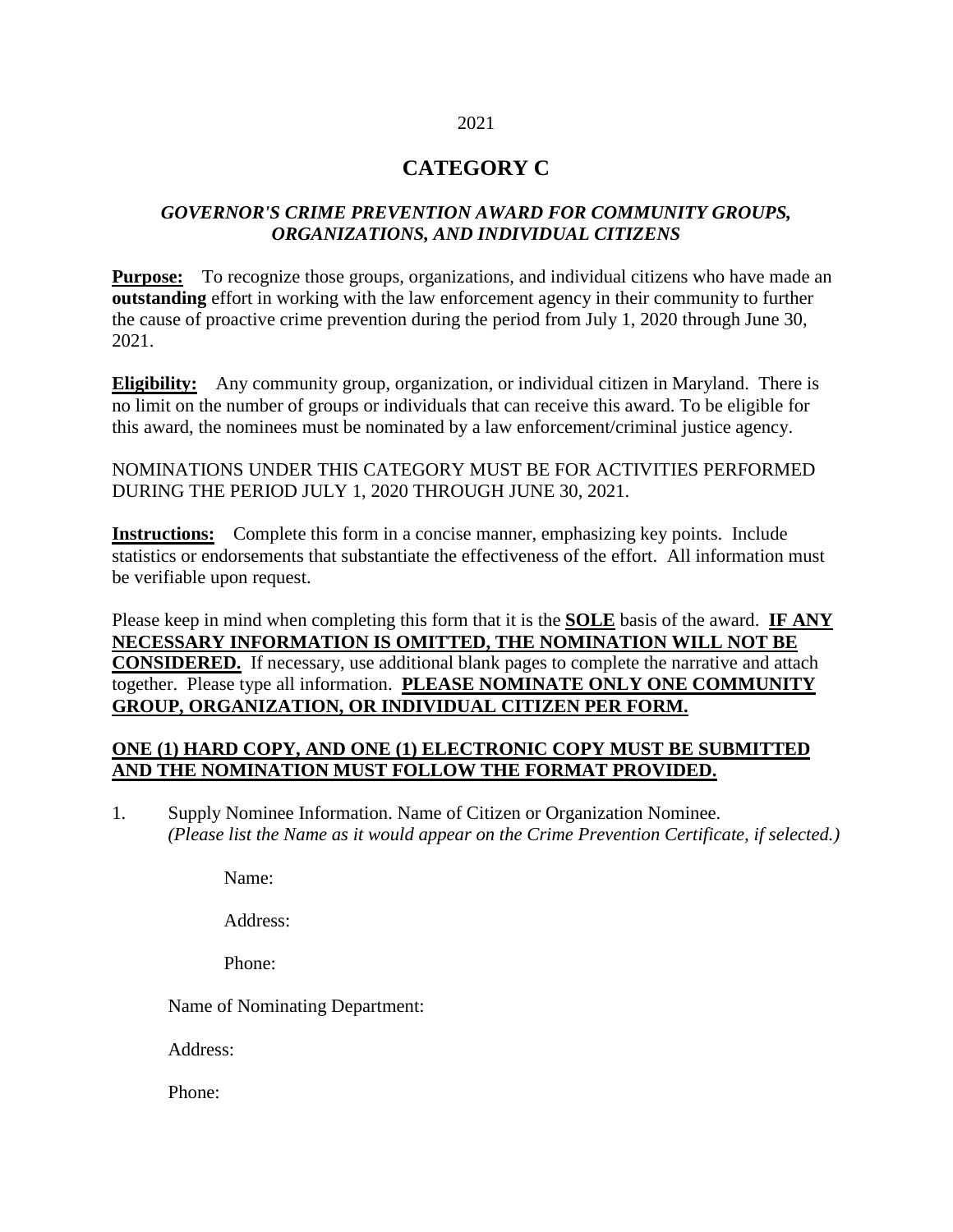Is the nominee a past recipient of a Category C award? \_\_\_\_\_

If yes, please indicate the year(s) in which the nominee has won:  $\frac{1}{\sqrt{1-\frac{1}{\sqrt{1-\frac{1}{\sqrt{1-\frac{1}{\sqrt{1-\frac{1}{\sqrt{1-\frac{1}{\sqrt{1-\frac{1}{\sqrt{1-\frac{1}{\sqrt{1-\frac{1}{\sqrt{1-\frac{1}{\sqrt{1-\frac{1}{\sqrt{1-\frac{1}{\sqrt{1-\frac{1}{\sqrt{1-\frac{1}{\sqrt{1-\frac{1}{\sqrt{1-\frac{1}{\sqrt{1-\frac{1}{\sqrt{1-\$ 

- **NOTE:** If the nominee has won in the past, they must have concentrated their efforts in a crime prevention area **DIFFERENT** from the one for which they won the previous award(s). Also, all documentation of activities must be limited to those performed **AFTER** receipt of the last award.
- 2. Specify the particular crime prevention activity or activities for which the individual or group is being nominated.
- 3. Provide a description of the activities of the individual or group during the period July 1, 2020 through June 30, 2021.
- 4. Describe the results of this activity.
- 5. Why do you consider this activity or activities to be outstanding?
- 6. Cite **departmental and/or community** recognition that the nominee has received as a result of activity(ies) performed during the period July 1, 2020 through June 30, 2021 (e.g., letters of commendation, certificates, etc.). Please cite **specific** examples. **PLEASE NOTE: DEPARTMENTAL / COMUNITY RECOGNITION MUST BE CITED; OTHERWISE, THE NOMINATION WILL BE DISQUALIFIED.**

Type of Recognition (Formal or Informal) \_\_\_\_\_\_\_\_\_\_\_\_\_\_\_\_\_

Date of Recognition\_\_\_\_\_\_\_\_\_\_\_